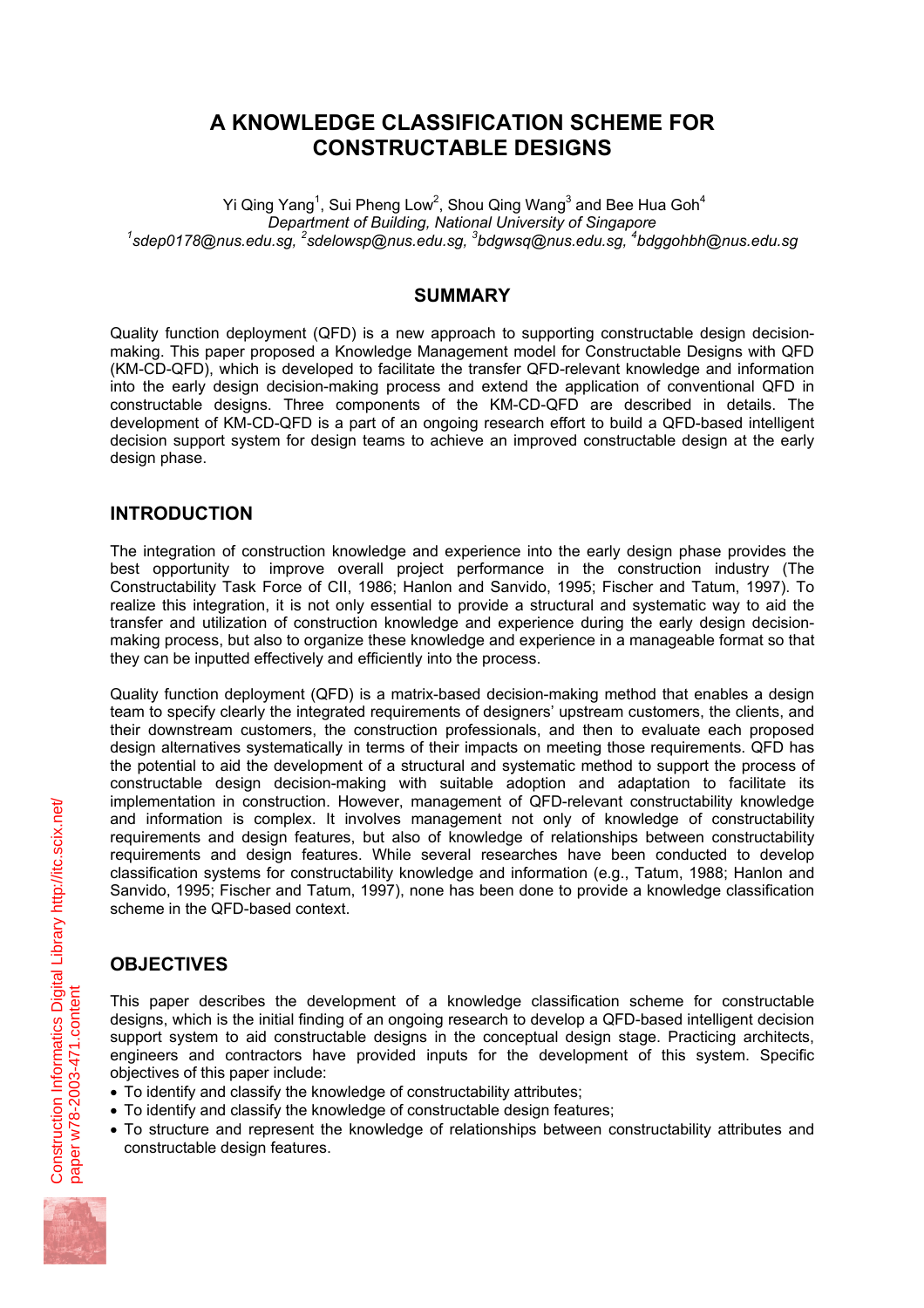## **RELEVANT LITERATURE**

#### **Knowledge management in constructability**

Researchers developed various definitions of constructability based on their commitment to conceptual assumptions and ways of studying and applying the concept. For this research, the Construction Industry Research and Information Association's (CIRIA) definition of constructability is adopted since it focuses more specifically on design-construction interface. The CIRIA (1983) defined the concept as "the extent to which the design of a building facilitates ease of construction, subject to the overall requirements for the completed building".

Management of constructability knowledge and information is a big subject in constructability research. Four areas in this domain were identified and reviewed: knowledge classification, knowledge acquisition, knowledge representation and computerized systems for knowledge management.

Constructability knowledge and information classification systems have been developed with various emphases. In the area of construction technology, Tatum (1988) proposed a classification system for construction technology. Ioannou and Liu (1993) developed the Advanced Construction Technology System (ACTS). In the area of structural designs, Fischer and Tatum (1997) built a framework of constructability factors for preliminary design of reinforced concrete structures. Skibniewski et. al. (1997) constructed a knowledge classification space for conceptual structural design. More broadly, Hanlon and Sanvido (1995) developed a Constructability Information Model (CIM) for all project phases.

These classification systems were developed to classify and acquire constructability knowledge by different knowledge acquisition techniques. For example, O'Connor, et. al. (1986) discussed and analyzed conventional constructability improvement data collection techniques including voluntary surveys, questionnaires, interviews, preconstruction meeting notes, and final project reports. Automated knowledge acquisition techniques, for instance, the machine learning approach (Skibniewski, et. al. 1997) and the neuro-fuzzy computational approach (Yu and Skibniewski, 1999), were also used to acquire constructability knowledge.

The ways that were used to represent the acquired constructability knowledge vary significantly. The CIRIA (1983), Adams (1989), the CII of USA (1987) and the CII of Australia (CIIA, 1993) represented the general constructability knowledge as design principles and concept guidelines. Fischer and Tatum (1997) represented the constructability knowledge in the form of explicit constructability knowledge in a way suitable for input to the design process using expert system techniques while Skibniewski, et. al. (1997) represented constructability knowledge in the IF/THEN format.

Computerized systems were developed to automatically manage and process constructability knowledge and information. These systems can be grouped into three categories based on their functions, namely, using database to manage known constructability knowledge (e.g., CIIA, 1993); integrating construction knowledge and information with other automated design systems (e.g., CAD systems) and further analyzing design solutions from the executing perspective (e.g., Fischer and Tatum, 1997); and detecting potential constructability problems and then finding solutions for them (e.g., Navon, et. al. 2000).

#### **Constructability in Singapore**

Design for constructability is regarded as one of the major means of reducing the heavy reliance on unskilled foreign workers and satisfying the increasing demand of better quality in Singapore's construction industry. To facilitate the achievement of improved constructable designs in Singapore, the Building and Construction Authority (BCA) published the Buildable Design Appraisal System (BDAS) to measure the effect of design on constructability and developed the Electronic Buildable Design Appraisal System (eBDAS) to assist this assessment at the micro level. At the macro level, the BCA also promoted a good environment for the achievement of improved constructable designs through the following ways:

• encouraging design-and-build (D&B);

• advocating the use of prefabricated, modular and standardized building component;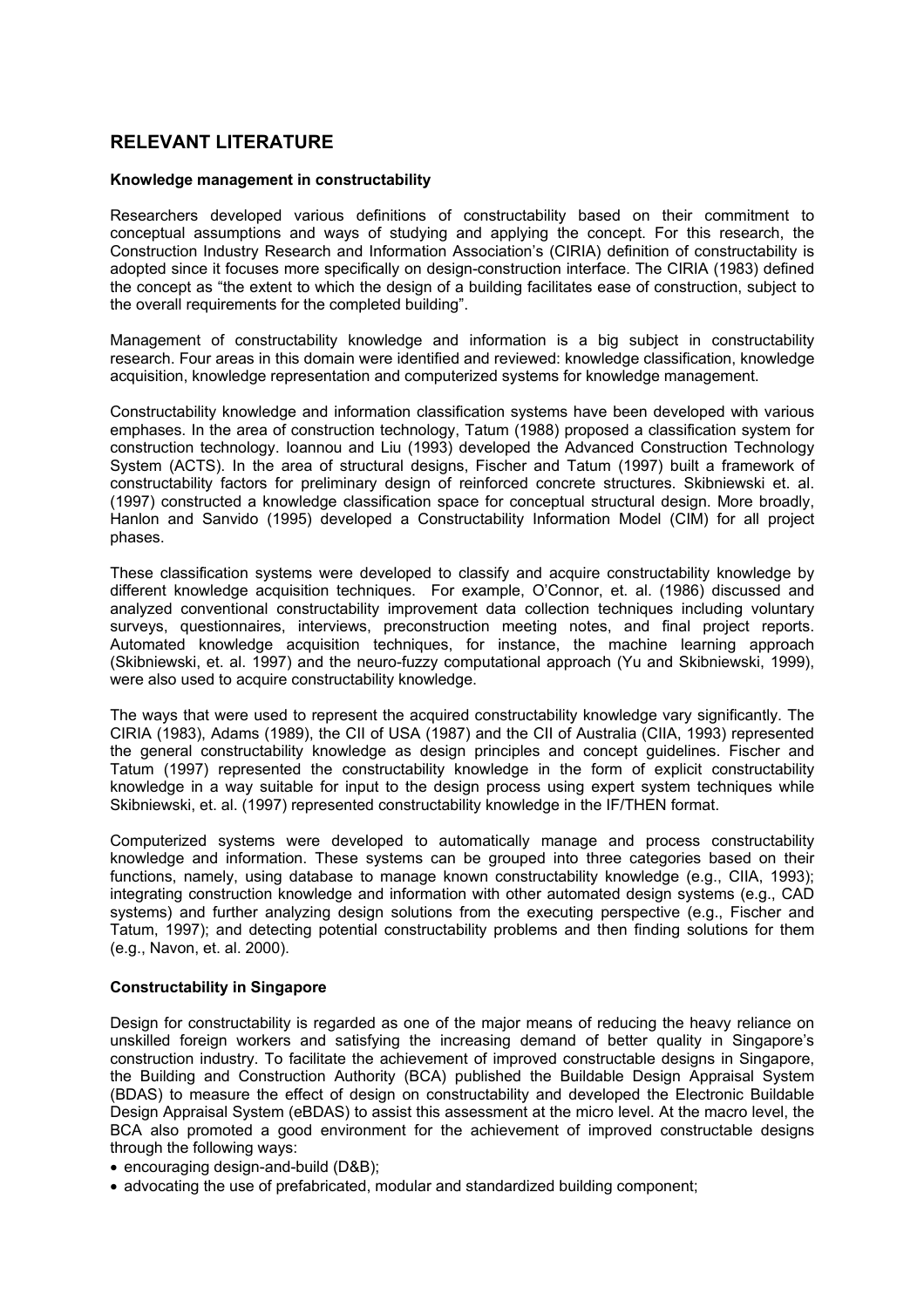- propagating constructability technology and skills by voluntary and mandatory education and training;
- and mostly importantly, using government intervention that stipulated a minimum constructable score which resulted from the BDAS for different categories of building project.

The BDAS employs the following equation to compute constructable scores (BCA, 2000).  $BS = 50[ (As \times Ss)] + 30[ (Aw \times Sw)] + N$  (1)

Where: As =Asa / Ast, Aw =Awa / Awt, As = Percentage of total floor area using a particular structural design, Ast = Total floor area which includes roof (projected area) and basement area, Asa = Floor area using the particular structural design, Aw = Percentage of total external & internal wall areas using particular wall design, Awt = Total wall area, excluding perimeter wall of the basement. All internal walls in the basement are to be considered, Awa = External & internal wall areas using particular wall design, Ss = Labor saving index for structural design, Sw = Labor saving index for external & internal wall design, N = Buildability Score for other buildable design features.

In general, the BDAS provides a reasonable quantitative method to assess the potential impact of design on constructability. The BDAS classified constructable design features into three categories: the structural system, the wall system and other constructable features (BCA, 2000). Since government regulations under the Building Control Act require building designs to have a minimum constructable score, which resulted from the BDAS, the constructability knowledge classification scheme in this study is developed based on the BDAS. Consequently, the scope of Fisher and Tatum's work (1997) is narrower than this research and the scope of Hanlon and Sanvido's work (1995) is broader than this research. The works of Tatum (1988) and Ioannou and Liu (1993) focused primarily on construction technologies although their studies overlap the constructability research to some extent.

## **RESEARCH METHODOLOGY**

The main research tasks, as shown in Figure 1, are comparable to previous constructability research (e.g., Fischer and Tatum, 1997). To gain a general understanding of how constructability affects designs, unstructured interviews and discussions with designers, contractors and officers of the Buildability Development Section of BCA were conducted. These interview results demonstrated the need for design-relevant constructability knowledge and were used as the starting points of formulating the framework of constructability attributes and the framework of constructable design features. Then, the above-mentioned two frameworks were developed by grouping and modifying factors from literatures (e.g., Richard, 1986; Tatum, 1988; Hanlon and Sanvido, 1995; Fisher and Tatum, 1997 and BCA, 2000).

Based on the two developed frameworks, three aspects of knowledge, including knowledge of constructability attributes, knowledge of constructable design features, knowledge of relationships between constructability attributes and constructable design features, were acquired by literatures and structured interviews. Firstly, a questionnaire was designed based on knowledge from literatures (e.g., Richard, 1986; Tatum, 1988; Hanlon and Sanvido, 1995; Fisher and Tatum, 1997; and BCA, 2000). The questionnaire was organized into three parts, the architectural knowledge, the structural knowledge and the design-relevant construction knowledge. Each part included the three aspects, namely, constructability attribute knowledge, constructable design feature knowledge and the preliminary knowledge of relationships. Following, interviews with three types of experts, including registered architects (Singapore), professional engineers (Singapore) and senior contractors and subcontractors, were conducted with the questionnaire formulated. The experts were selected by peer recommendations, for instance, as soon as one expert was suggested twice (e.g., Fisher and Tatum, 1997).

After the interviews were completed, the acquired knowledge was represented as decision rules in the IF/THEN format (e.g., Skibniewski et. al. 1997). The developed decision rules were validated by asking additional experts to review and correct them (e.g., Fisher and Tatum, 1997).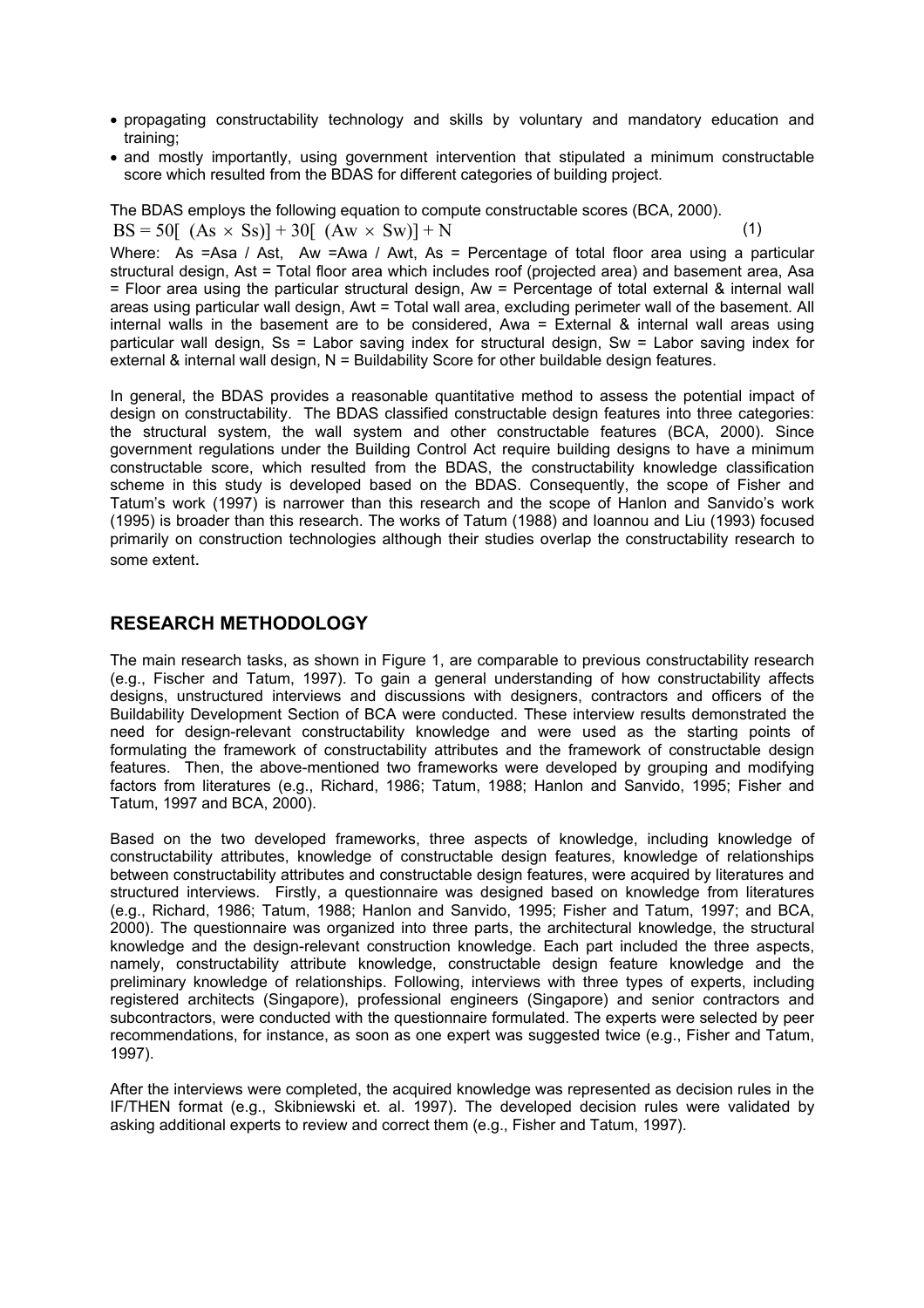



# **KM-CD-QFD**

A knowledge classification scheme, called Knowledge Management model for Constructable Designs with QFD (KM-CD-QFD), is constructed based on the constructability knowledge acquired in this research. The KM-CD-QFD is divided into the following three components (Figure 1):

- Knowledge Management model for Constructability Attributes (KM-ConA),
- Knowledge Management model for constructable Design Features (KM-DF),
- Knowledge Management model for relationships between Constructability Attributes and constructable Design Features (KM-ConA-DF).

### **KM-ConA**

The journey of using QFD to gain an improved constructable design begins with early and effectively capturing and utilizing design-relevant constructability knowledge and information (Figure 2). KM-ConA, as shown in Figure 2, is built to facilitate this process. KM-ConA includes two fundamental categories, the design-relevant attributes and the construction-relevant attributes, both of which influence the design decisions on constructable design features in a particular design.



**Figure 2** Components of KM-CD-QFD and their relationships with House of Quality (HOQ) of QFD

Design-relevant attributes represent the impacts of designer's concepts, including architectural concepts and structural concepts, on design for constructability. The attributes of this category are based on the work by Richard (1986). This category is further divided into two subcategories, performance and constraints. The subcategory of performance contains the criteria that are used by designers to measure the achievements of a building design against their design intention, including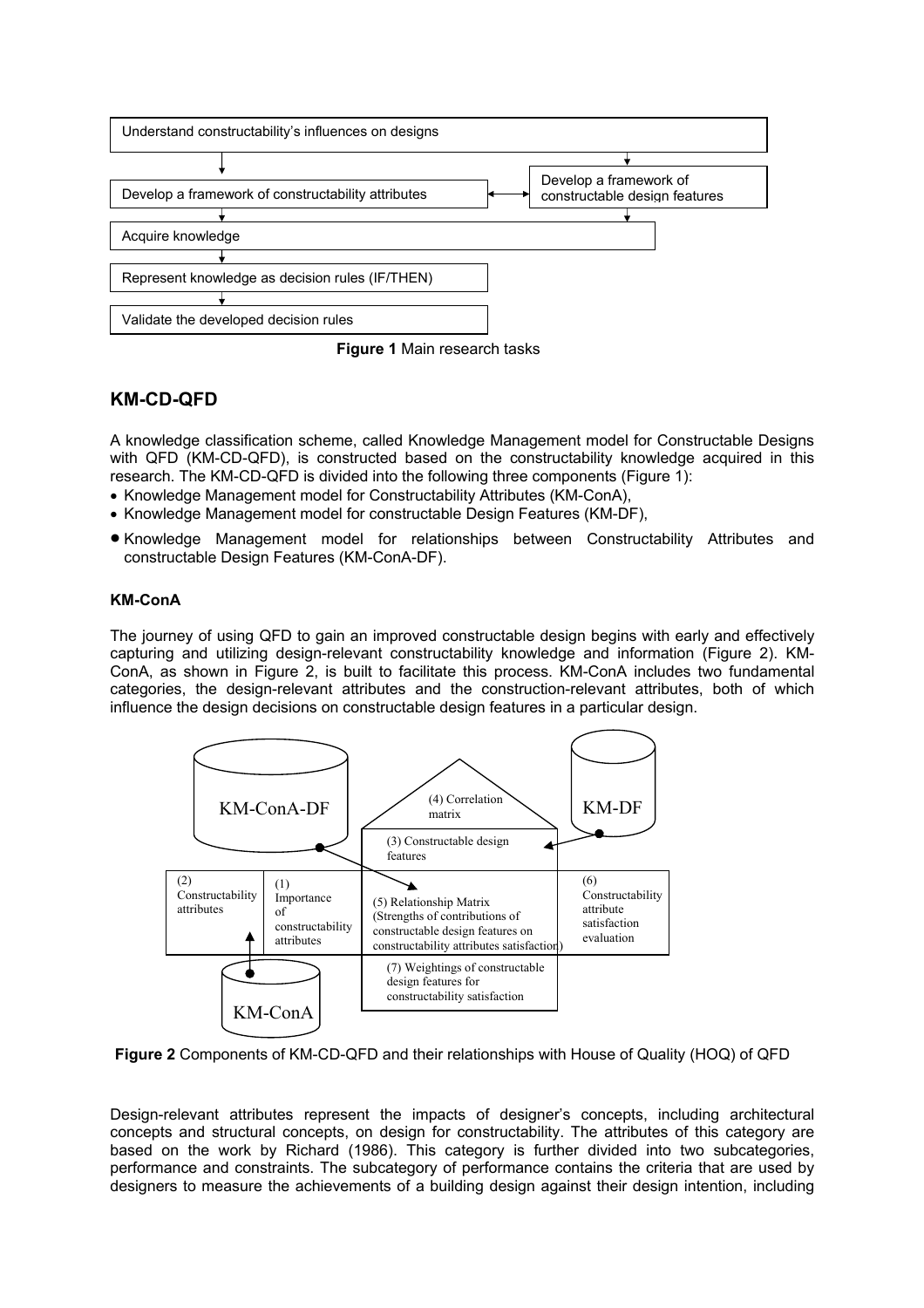the six discrete performance attributes, spatial performance, thermal performance, indoor air quality, acoustical performance, visual performance and building integrity (Richard, 1986). The subcategory of constraints includes those attributes that describe the limits of acceptability of performance attributes, including the economy, time, interaction with other systems and structural requirements. Each performance attribute or constraint attribute includes one or more parameters as shown in Figure 3. For example, the performance attribute, 'Spatial performance', contains three parameters, 'individual space layout', 'aggregating of individual space', and 'provision of conveniences and services'.

Construction-relevant attributes describe the contractors or subcontractors' requirements or concepts for design for constructability. The attributes of this category are mainly derived from the works of Hanlon and Sanvido (1995) and Fisher and Tatum (1997). The category contains the eight attributes, equipment and tools, skills, materials, time, space, utility, information, external impacts. Each attribute includes one or more parameters (Figure 3). For example, the attribute, 'equipment and tools', contains six parameters, 'acquisition cost', 'maintenance cost', 'Constraints of site conditions', 'Capability', 'Well-established market' and 'Use of advanced or innovative technologies'.



**Figure 3** Categories, subcategories, attributes and parameters of KM-CA (e.g., Richard, 1986; Hanlon and Sanvido, 1995; Fisher and Tatum, 1997)

#### **KM-DF**

After constructability attributes are identified and prioritized, design features are used to satisfy their corresponding constructability attributes (Figure 4). The design features are represented as geometric forms or properties of design components in CAD drawings and specifications. KM-DF is constructed based on the work of BCA (2000) to aid in identifying and generating constructable design features. The structure of KM-DF is shown in Figure 4 and the descriptions of features in KM-DF are given in Table 1.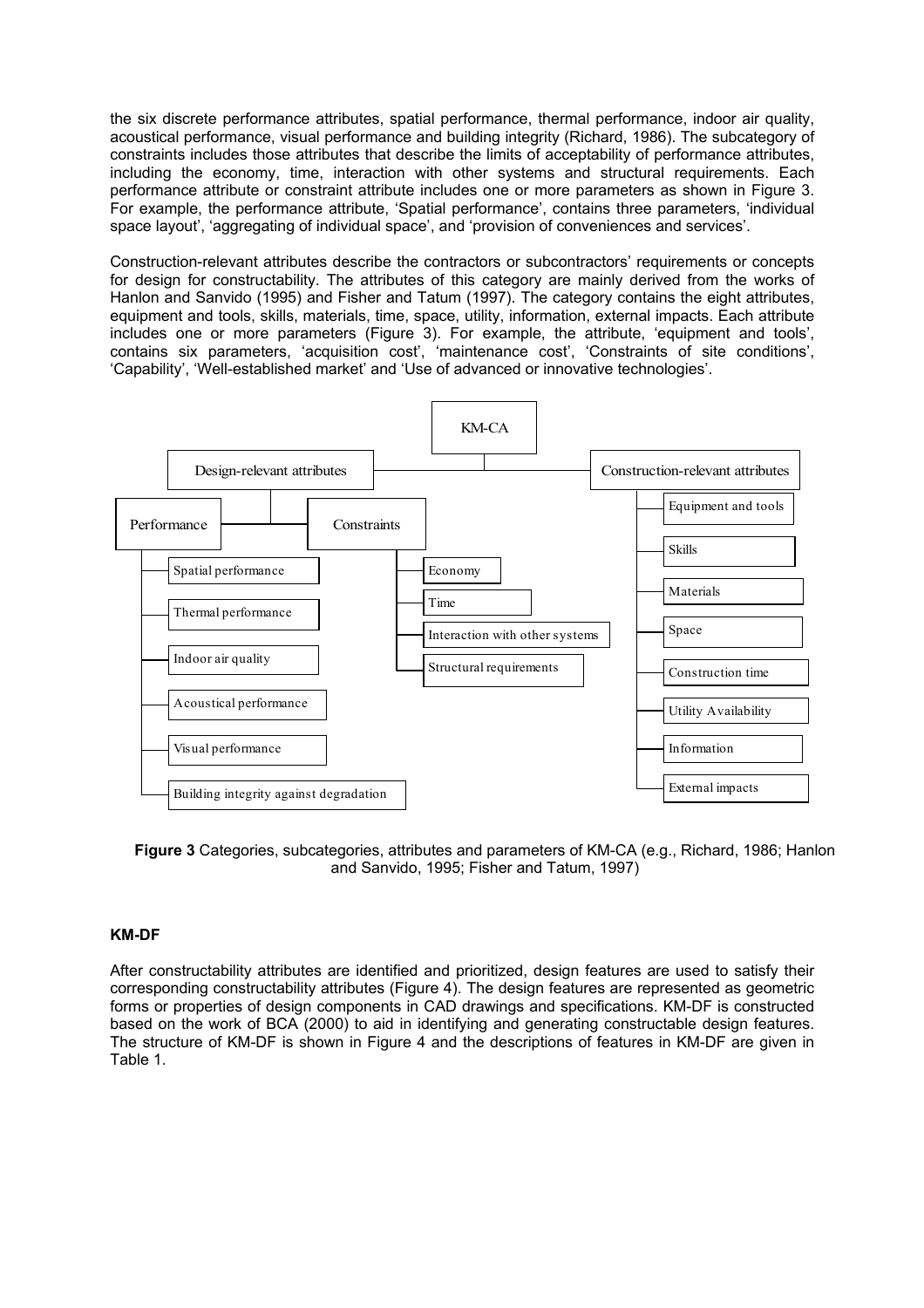

#### **KM-ConA-DF**

After constructable design features are generated, members of the design team need to use construction knowledge and experience to make design decisions on how much each constructable design feature impacts on its corresponding constructability attributes (Figure 2). KM-ConA-DF is developed to support the transfer of design-relevant construction knowledge. The knowledge included in KM-ConA-DF is represented as decision rules in the IF/THEN format (e.g., Skibniewski et al., 1997). The general form of a typical fuzzy rule is expressed as follows:

 $R_{ij}$ : If (  $ConA_{ij}^{-1}$  is  $x_{ij}^{-1}$ , and  $ConA_{ij}^{-2}$  is  $x_{ij}^{-2}$ , and …,  $ConA_{ij}^{-k}$  is  $x_{ij}^{-k}$  ), Then  $cs_{ij}$  is  $y_{ij}$ . Where,  $x_{ij}^{-1}$ ,  $x_{ij}^{-2}$ , ...,  $x_{ij}^{-k}$  are the linguistic variables corresponding to assessing the parameters of  $i^{th}$  $\textsf{const}$ ructability attribute  $ConA_i$  on  $j^{th}$  constructable design feature  $DF_j\,;$  $ConA_{ij}^{-1}, ConA_{ij}^{-2},...,ConA_{ij}^{-k}$  are the parameters of  $i^{th}$  constructability attribute  $ConA_i$ ;.  $cs_{ij}$  is the strength of contribution of  $i^{th}$  constructability attribute on  $j^{th}$  constructable design feature;  $y_{ij}$  is the linguistic variable of  $cs_{ii}$ .

For example, the decision rule that is used to reason the relationship between the constructability attribute, 'Spatial performance' and the constructable design feature, 'the type of structural system' is represented as:

If the structural system is easily adaptable to the design requirements of,

- individual space layout,
- and aggregating of individual space,
- and provision of convenience and service, of a building,

Then constructability is enhanced.

Another example of the decision rule that is used to reason the relationship between the constructability attribute, 'construction equipments and tools' and the design feature, 'the type of structural system' is represented as:

If the construction equipments and tools used to construct the type of structural system

- are highly affordable.
- and has a low maintenance cost.
- and easily fit the constraints of site conditions,
- and are capable of handling the structural elements in construction,
- and are already well-established in the market.

• and support the applications of available advanced and innovative technologies to construct, Then constructability is enhanced.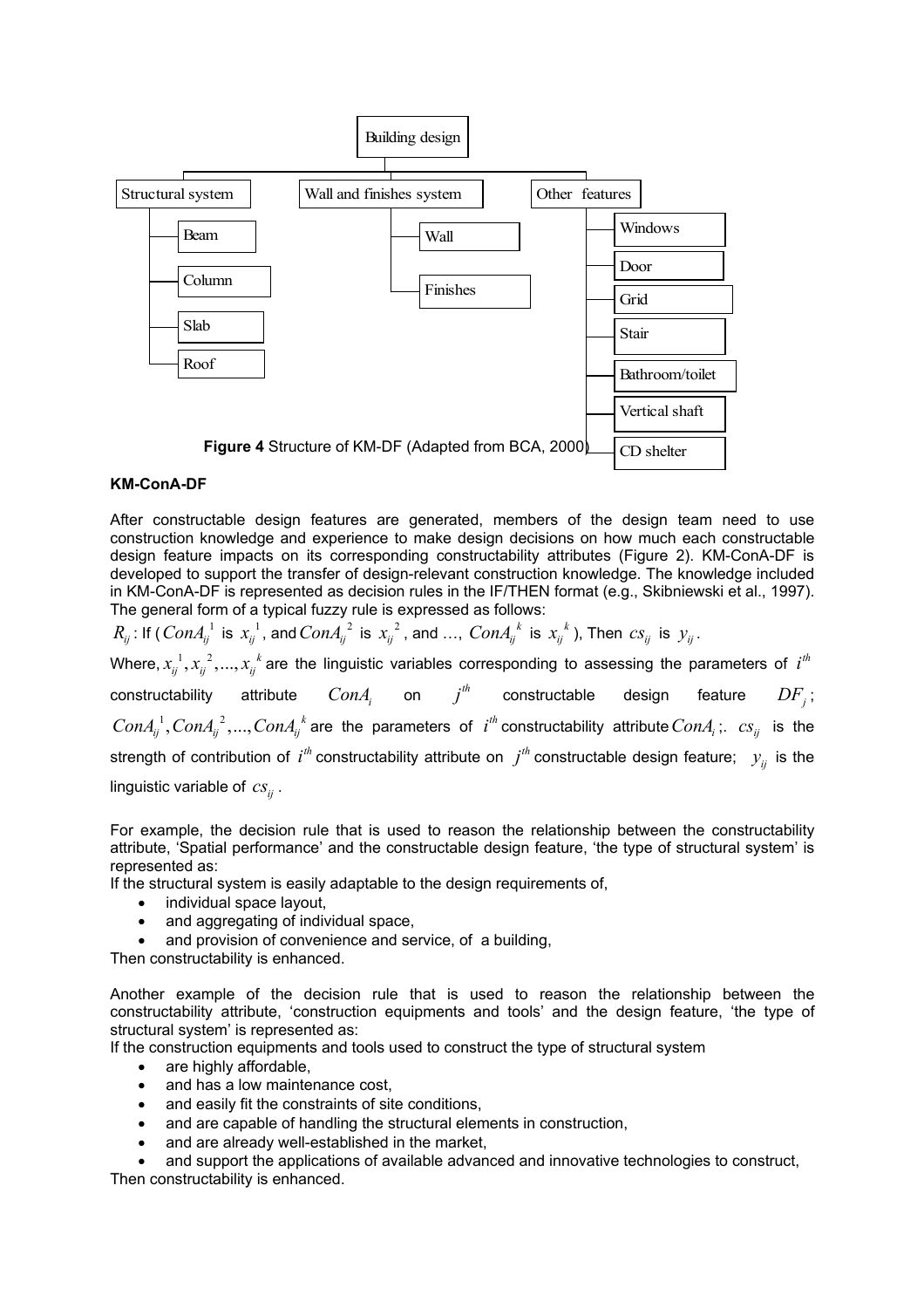| No.             | <b>Building</b><br>components  | <b>Features</b>                   | <b>Descriptions</b>                                                                                                                                                     |
|-----------------|--------------------------------|-----------------------------------|-------------------------------------------------------------------------------------------------------------------------------------------------------------------------|
| A               | Structural<br>system           | Type                              | The construction method of complete structural system of the<br>building. It includes the three building components, column, beam<br>and slab.                          |
| B               | Roof                           | Type                              | The construction method of a roof.                                                                                                                                      |
| $\overline{C1}$ | Beam                           | Standardization                   | The 3 common sizes of a beam fit the module requirement of 0.5M<br>with the exception for steel sections.                                                               |
| C <sub>2</sub>  | Ground beam                    | Location                          | Whether the ground beam sits on top of pilecaps.                                                                                                                        |
| C <sub>3</sub>  | Beam cage                      | Prefabricated<br>reinforcement    | The usage for prefabricated reinforcement in cast-in situ beams,<br>including prefabricated link cages done on site and prefabricated link<br>cages from factory.       |
| D1              | Column                         | Standardization                   | The 3 common sizes of a column fit the module requirement of 0.5M<br>with the exception for steel sections.                                                             |
| D <sub>2</sub>  | Column                         | Location                          | Whether the column sits on top of piles.                                                                                                                                |
| $\overline{D3}$ | Column cage                    | Prefabricated<br>reinforcement    | The usage for prefabricated reinforcement in cast-in situ columns,<br>including prefabricated link cages done on site and prefabricated link<br>cages from factory.     |
| D <sub>4</sub>  | Column                         | Multi-tier precast                | The usage of multi-tier concrete precast concrete column.                                                                                                               |
| E1              | Slab                           | Prefabricated<br>reinforcement    | The usage for prefabricated reinforcement in floors, including welded<br>wire mesh (top & bottom layer) for cast-in situ floor.                                         |
| E <sub>2</sub>  | Slab                           | Non-screed floor                  | The usage of non-screed floor that is trowelled smooth without adding<br>a layer of screeding.                                                                          |
| E <sub>3</sub>  | Structural floor<br>layout     | Repetition                        | The extent of repetition of the most repeated structural floor layout.                                                                                                  |
| F               | Wall and<br>finishes<br>system | Type                              | The construction method of complete wall and finishes system of the<br>building. It includes the two building components, wall (internal and<br>external) and finishes. |
| G <sub>1</sub>  | Wall                           | Prefabricated<br>reinforcement    | The usage for prefabricated reinforcement in walls, including welded<br>wire mesh for cast-in situ elements.                                                            |
| G <sub>2</sub>  | <b>Basement</b> wall           | Diaphragm wall                    | The usage of diaphragm wall for basement wall construction.                                                                                                             |
| H               | Windows                        | Standardization                   | The width and height of a window fits the module requirement of<br>$1.0M$ .                                                                                             |
| 11              | Door leaf<br>opening           | Standardization                   | The usage of standardized door leaf opening.                                                                                                                            |
| 12              | Door structural<br>opening     | Standardization                   | The usage of standardized door structural opening.                                                                                                                      |
| J <sub>1</sub>  | Grid<br>(horizontal)           | Standardization                   | The horizontal grid (between supports) fits the module requirement of<br>1M or 3M.                                                                                      |
| J2              | Grid<br>(horizontal)           | Repetition                        | The percentage of coverage of the horizontal grid that fits the module<br>requirement of 1M or 3M.                                                                      |
| J3              | Grid (vertical)                | Standardization                   | The floor to floor height fits the module requirement of 0.5 M.                                                                                                         |
| J4              | Grid (vertical)                | Repetition                        | The percentage of coverage of floor-to-floor heights that fits the<br>module requirement of 0.5M.                                                                       |
| Κ               | Stair                          | Standardization<br>/Precast       | The usage of standard precast/preassembled stair sizes used.                                                                                                            |
| L               | Bathroom<br>/toilet            | Standardization<br>/Prefabricated | The usage of prefabricated bathroom/toilet complete with<br>piping/wiring that fits the module requirement of 0.5M.                                                     |
| М               | <b>Vertical Shafts</b>         | Standardization<br>/Precast       | The usage of vertical shafts that has the external dimensions of<br>850mm×850mm or 1000×1000mm.                                                                         |
| N               | CD shelter                     | Standardization<br>/Precast       | The usage of precast CD shelter that fits the module requirement of<br>$0.5M$ .                                                                                         |

**Table 1** Descriptions of features in KM-DF (Adapted from BCA, 2000)

# **CONCLUSIONS**

This paper proposes a Knowledge Management model for Constructable Designs with QFD (KM-CD-QFD), which is built to assist in acquiring and processing of design-relevant constructability knowledge and information to support the application of QFD in constructable designs. The model and its components are incorporated into the process of QFD implementation to aid in transferring QFDrelevant constructability knowledge and information. This incorporation facilitates the development of a